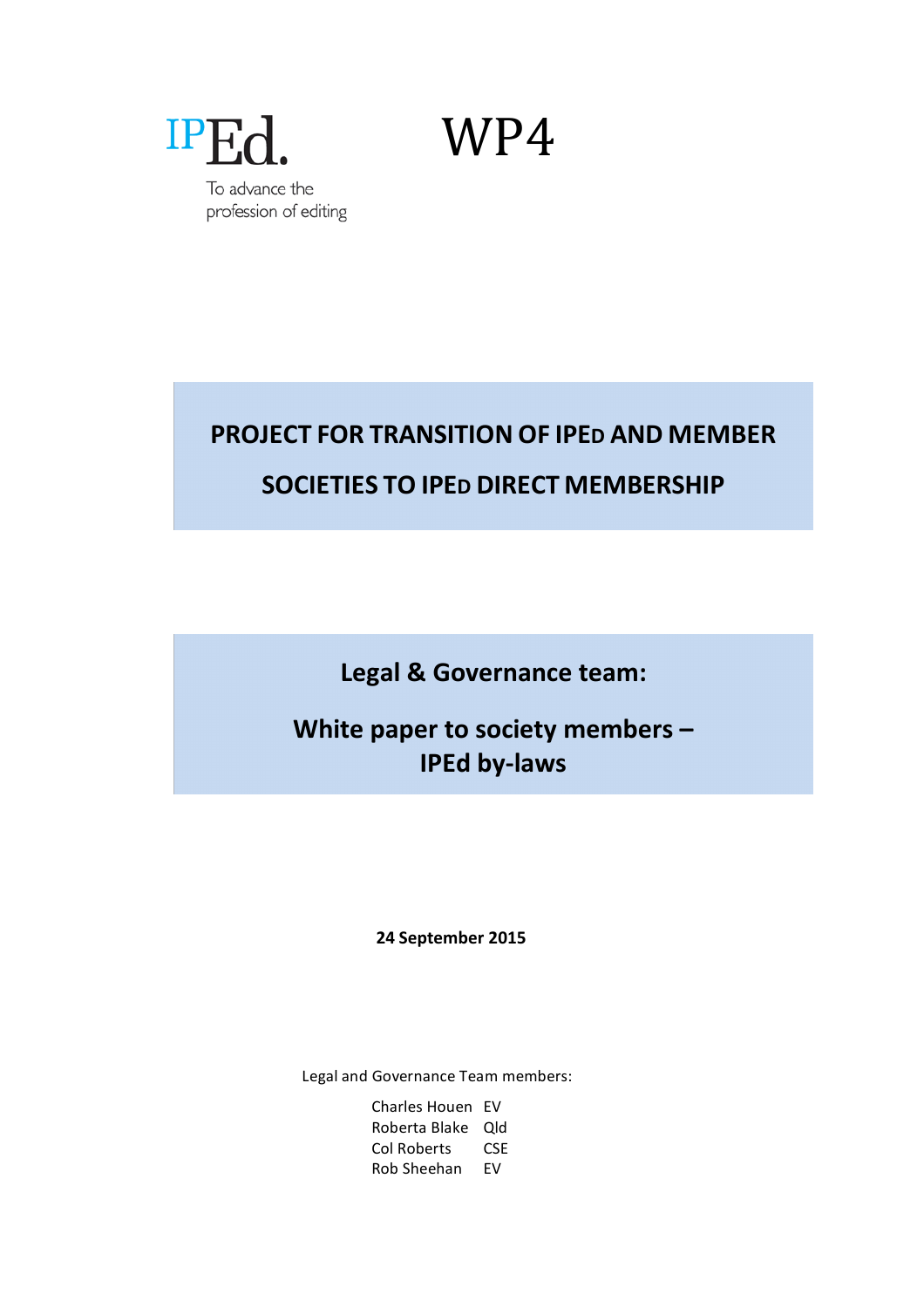# **White paper overview: IPEd Transition by-laws**

This set of IPEd Transition by-laws, established under the IPEd Transition constitution, defines the rules governing the operation of branches, sub-branches and special interest groups. These operating units of IPEd, as a direct membership organisation, may be formed by the IPEd Council according to the constitution.

The by-laws may be altered by resolution in an IPEd General Meeting.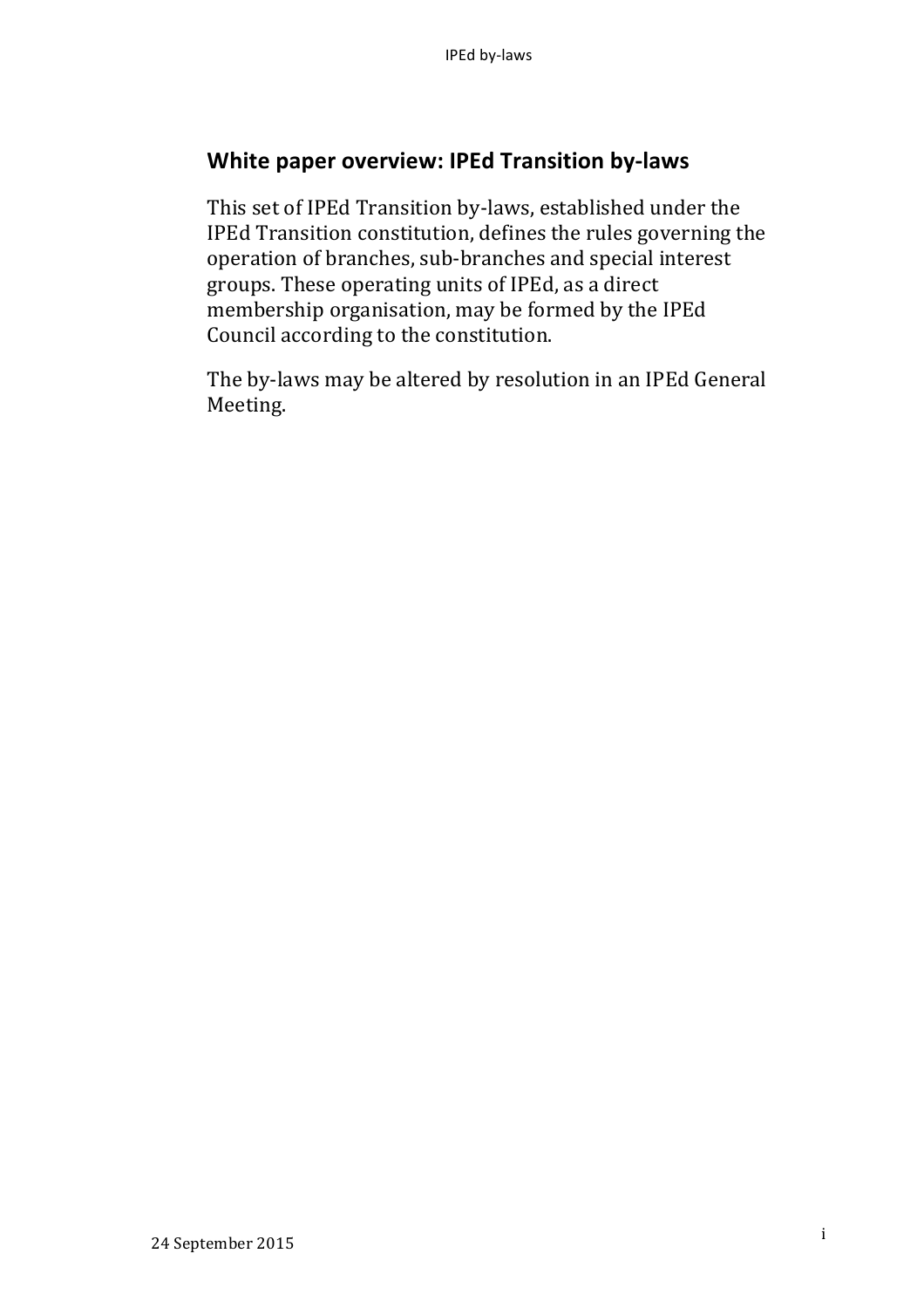## **Table of Contents**

| <u>A.</u>                  |  |
|----------------------------|--|
| <u>B.</u>                  |  |
| $\mathbf 1$ .              |  |
| 2.                         |  |
| 3.                         |  |
| 4.                         |  |
| 5.                         |  |
| 6.                         |  |
| 7.                         |  |
| 8.                         |  |
| 9.                         |  |
| 10.                        |  |
| 11.                        |  |
| 12.                        |  |
| 13.                        |  |
| 14.                        |  |
| 15.                        |  |
| 16.                        |  |
| 17.                        |  |
| 18.                        |  |
| 19.                        |  |
| 20.                        |  |
| $\underline{\mathbf{C}}$ . |  |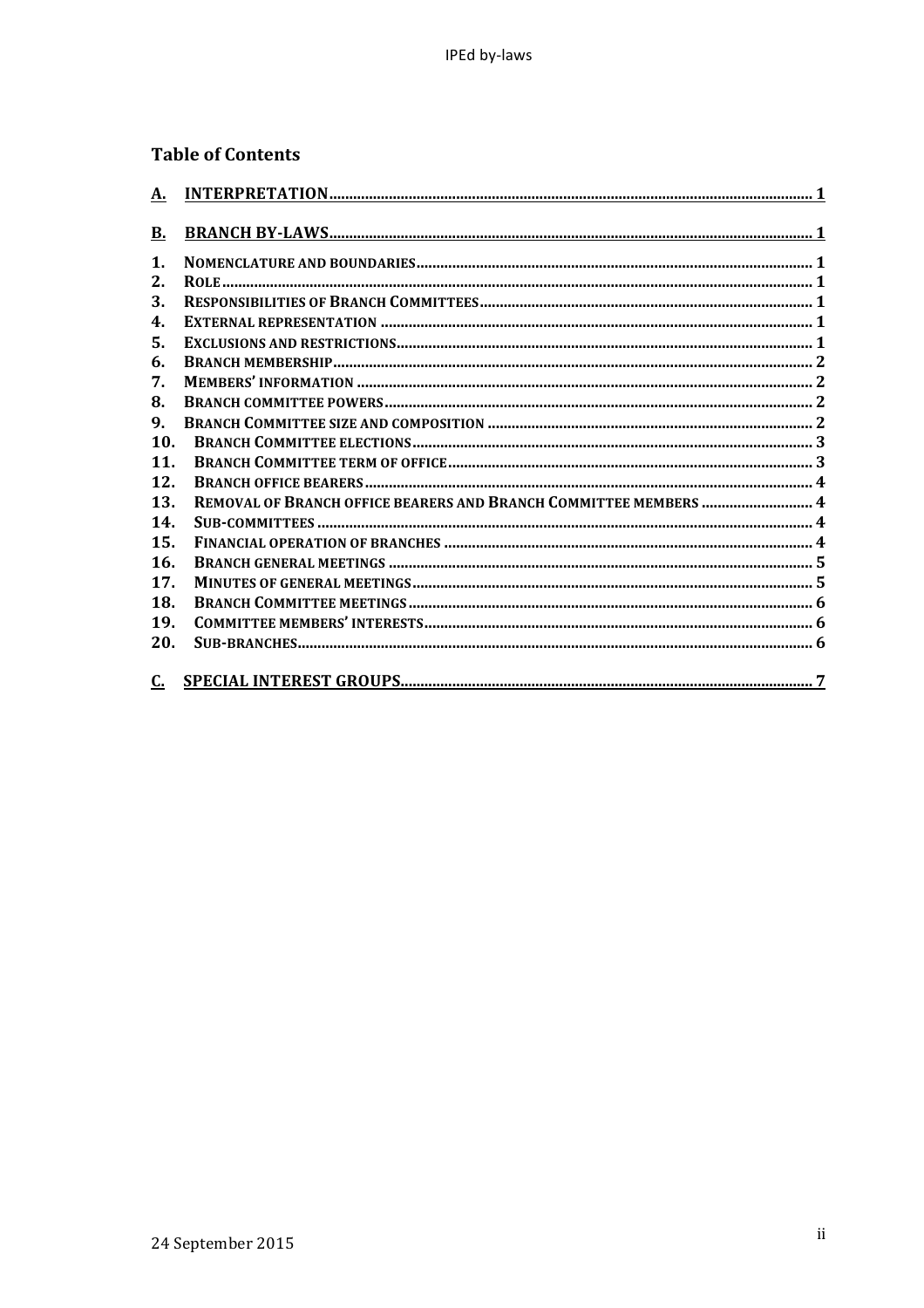## **A. Interpretation**

- a. The definitions and interpretations contained in IPEd's Constitution apply to these By-laws, except where the term is specific to the national body.
- b. In the event of an interpretation of any By-law rule that conflicts with the Constitution, the Constitution rule or rules shall apply.
- c. These By-laws may be amended from time to time by an ordinary resolution at an IPEd General Meeting.

# **B. Branch by-laws**

## **1.** Nomenclature and boundaries

Each Branch will be known:

- a. by the name 'Institute of Professional Editors' followed by the region name in brackets, or
- b. optionally, by the name of its predecessor society.

#### **2. Role**

The primary role of the Branches is to assist IPEd to achieve its Purposes for the Members of a particular region, through providing support and services to Branch Members and representing their views and interests.

#### **3. Responsibilities of Branch Committees**

- a. The purpose of each Branch Committee is to:
	- (i) plan and oversee a program of activities and prepare an annual budget that meets the needs of Branch Members
	- (ii) further the purposes of IPEd
	- (iii) provide the IPEd Council with advice on local policy issues and IPEd services
	- (iv) advocate for IPEd within a Branch's region.

These functions have been delegated by the IPEd Council to Branch Committees as Committees of the IPEd Council, and key components of IPEd's governance structure.

b. Each Branch Committee shall provide reports to the Council, in accordance with the Council's meeting timetable.

#### **4. External representation**

- a. Each Branch is responsible for representing IPEd on matters affecting the editing profession within a particular region, subject to IPEd's external representation policy.
- b. A Branch's responsibility for external representation is subject to the restriction in By-law 6 as well as any directions from the Council.
- c. Only the IPEd Council, the Executive Officer (EO) or delegates of the IPEd Council may advocate for and represent IPEd on a national level.

#### **5. Exclusions and restrictions**

- a. A Branch will not have authority, power or responsibility in respect of any of the following matters, unless under standing delegation from the Council or with the express approval of the Council:
	- (i) removing or suspending any Member of IPEd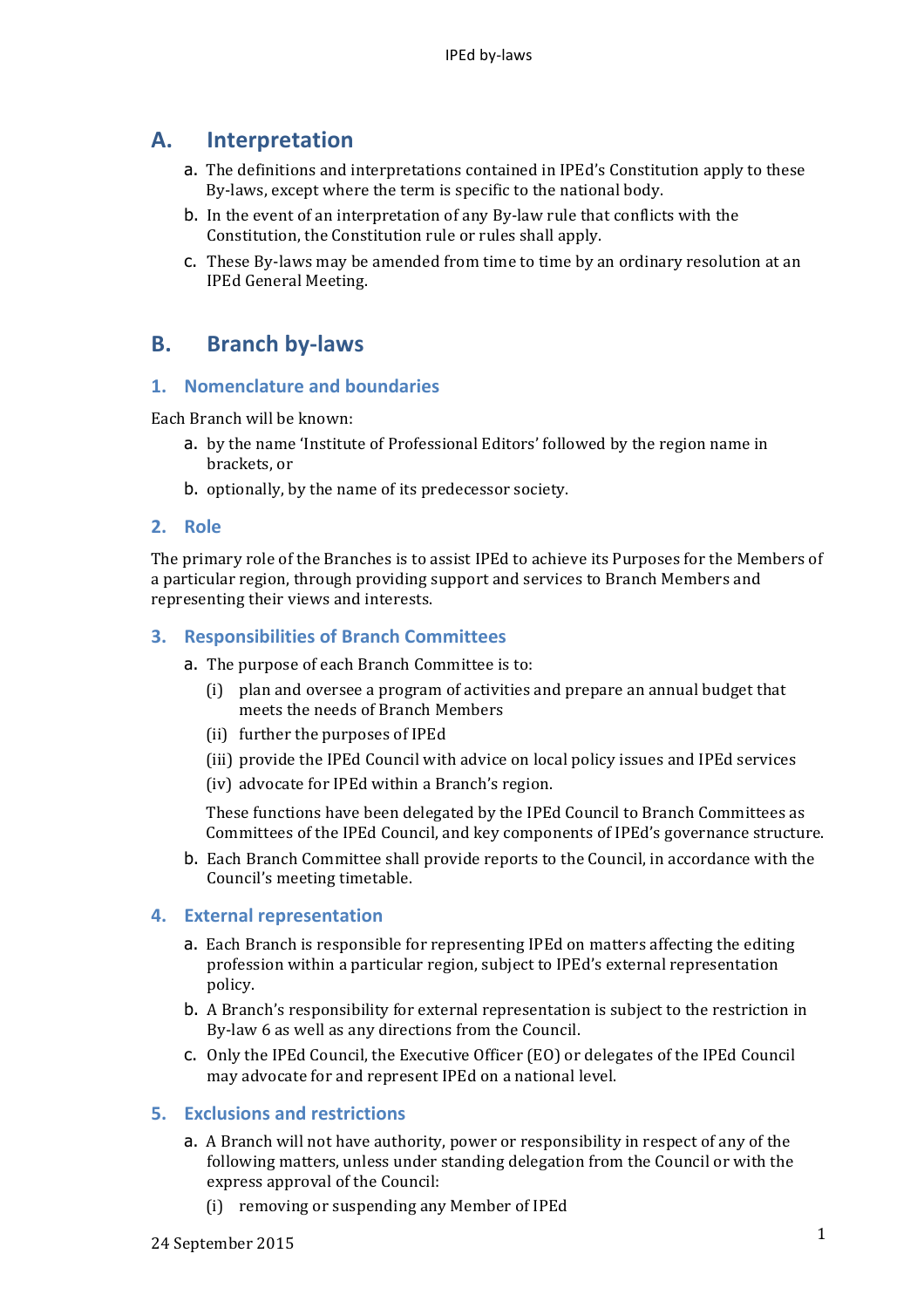#### IPEd by-laws

- (ii) in situations where such representations or submissions are inconsistent with any of IPEd's position statements or policies, making representations or submissions to government (federal, state or territory, or local), government departments or instrumentalities, the media, or other agencies external to IPEd in relation to existing or proposed legislation, regulations or policies governing the conduct of editing.
- (iii) entering into contracts or other legally binding agreements with any party except in accordance with the IPEd Delegated Financial Authority Policy
- (iv) seeking legal advice on any IPEd matter without the approval of the IPEd Council
- $(v)$  any other matters determined by the Council from time to time.
- b. Where a Branch Committee forms a view that a Member should be removed or suspended from membership, the Branch Committee shall refer the matter to the Council for determination by the Council in accordance with the Constitution.

#### **6. Branch membership**

- a. The assignment of Members to Branches is defined in the Constitution.
- **b.** Membership of a Branch does not preclude Members from participating in the activities of other Branches, such as seminars, conferences, training programs or any other activity, but a Member will not be eligible to vote at another Branch's meetings and is not eligible to be elected onto any other Branch's Committee.
- c. In all other respects, the provisions of IPEd's Constitution shall apply to membership Classifications and Categories, and the rights and obligations of Members.

## **7. Members' information**

- a. Each Branch Committee will have access to the IPEd records of Members who reside or work in the region for which the Branch is responsible, or of Members who have nominated to participate in that Branch.
- b. Members' details must not be circulated to any agency external to IPEd without the prior approval of the Member and of the Council in accordance with IPEd's privacy policy.

#### **8. Branch committee powers**

- a. A Branch Committee shall be elected by the Branch Members who are eligible to vote, in accordance with By-law B.10.
- b. The Branch Committee shall ensure that the Branch:
	- (i) operates in accordance with the Constitution, the By-laws and Code of Ethics and any direction of the Council
	- (ii) promotes the Purposes of IPEd within the Branch's region
	- (iii) exercises such powers of the Council as the Council may delegate to the Branch Committee.
- **c.** A Branch Committee will, subject to the Constitution, be entitled to appoint one of its Members to be a Councillor on the IPEd Council. It is also entitled to nominate a Member as an Alternate Councillor, and a Member as the Branch's Accreditation Board Delegate.

#### **9.** Branch Committee size and composition

Each Branch may determine the appropriate number of Branch Committee members. The minimum size will be the number of Committee members needed to comfortably manage the branch's operations.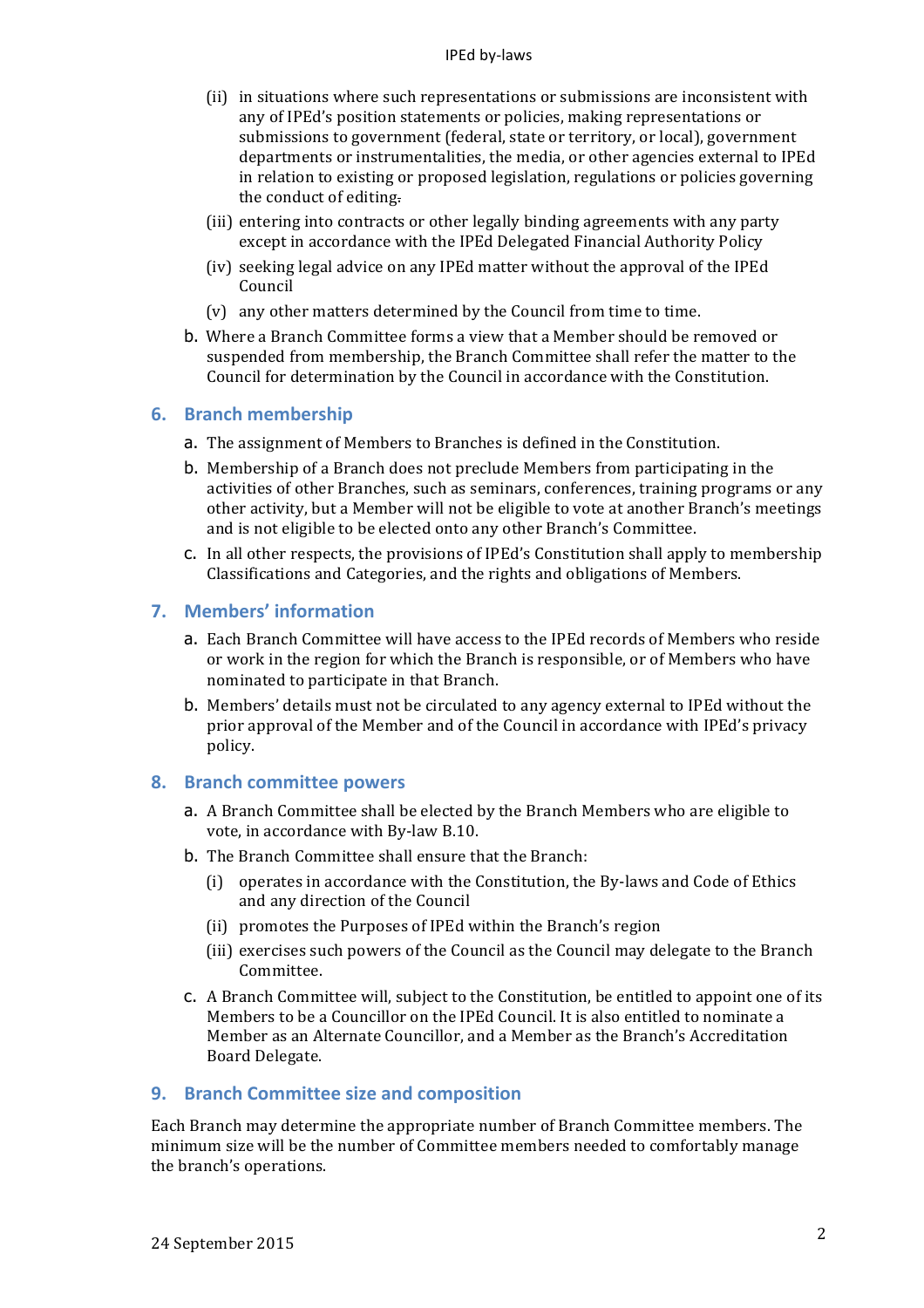#### **10. Branch Committee elections**

- a. A Branch Committee must ensure that each election is conducted in accordance with these By-laws and the timetable in the IPEd General Meeting Policy.
- b. The Committee shall appoint a returning officer who shall call, by written notice to all eligible Members, for nominations for election to the Branch Committee. All nominations must be received by the returning officer by the date determined by the Committee such that there is time to give notice of the nominees to Branch members and distribute the ballot paper and proxy forms.
- c. Financial Voting Members are eligible to be nominated for election to the Branch Committee. Provided that a majority of the Branch Committee are Voting Members, the Branch Committee may invite financial Non-voting members to join the Committee.
- d. If the number of nominations for Branch Committee membership is such that a ballot is unnecessary, the Members so nominated shall be declared at the Branch Annual General Meeting to have been elected unopposed.
- e. If the number of nominations for Branch Committee exceeds the number of vacancies, the returning officer shall conduct an election.
- f. Where an election for vacancies on a Branch Committee is required, the returning officer shall provide to each Member eligible to vote the names of each nominee and a proxy form, to be executed and used according to the Constitution.
- **g.** The voting in the election may be done by means determined by the Committee or in person at a Branch general meeting in accordance with the Constitution.
- h. Members will be given 14 days within which to cast their votes if by post or electronic means from the date on which the election was declared open for voting and any votes received after this period shall be invalid and shall not be counted.
- i. The returning officer shall conduct, or shall ensure the conduct, of a count of all votes that have been received in accordance with By-law B.10h and at the Branch General Meeting.
- j. The returning officer shall declare the number of nominees with the highest numbers of votes, corresponding to the number of vacancies, elected to the positions available on the Branch Committee at the Branch Annual General Meeting.

#### **11. Branch Committee term of office**

- a. The Branch Committee members holding office on the date that these By-laws are adopted by IPEd continue in office until the next Branch Annual General Meeting and retire at that meeting, but otherwise continue on the terms and conditions set out in these By-laws.
- b. Elected members of a Branch Committee take office from the date of the Branch AGM for a term of one year.
- c. All members of a Branch Committee are eligible to stand for re-election at the end of their term, but the President may not hold office for more than three consecutive terms.
- d. A position on a Branch Committee immediately becomes vacant if a member:
	- (i) ceases to be attached to the Branch, or
	- (ii) is absent from three consecutive meetings of the Branch Committee without reasonable excuse or the prior consent of the Branch Committee, or
	- (iii) becomes of unsound mind or a person whose estate is liable to be dealt with in any way under the law relating to mental health, or
	- (iv) resigns by notice in writing to the Branch President, or
	- (v) is removed by a resolution of the Branch Committee in accordance with By-law B.13.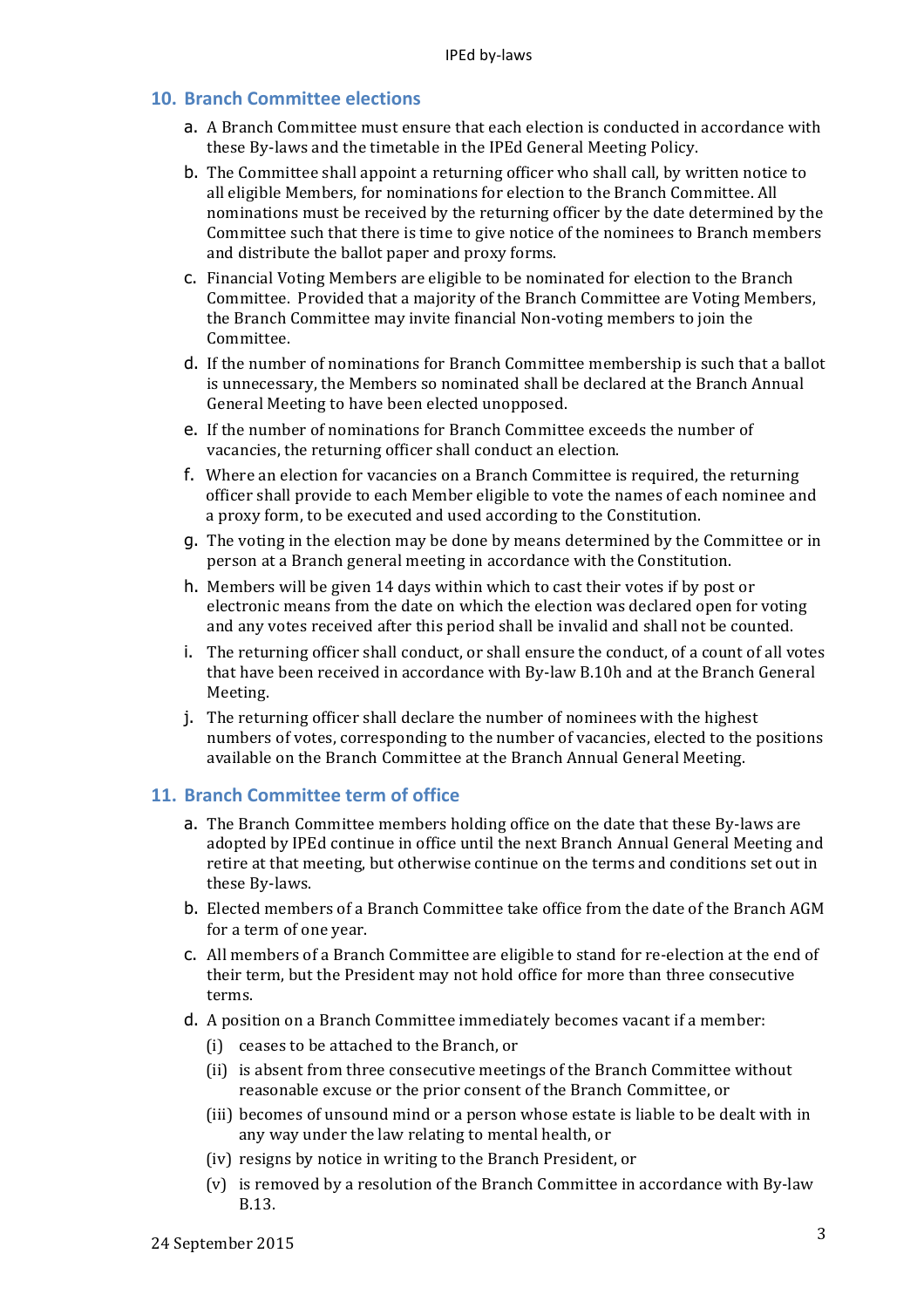- e. Where a vacancy occurs on a Branch Committee for any reason as defined in B.11d, the Branch Committee shall appoint an eligible Member to fill the position for the remainder of the term of the vacating person by:
	- (i) inviting expressions of interest from interested Members; and
	- (ii) electing the new Branch Committee member from among those who submit an expression of interest.

#### **12. Branch office bearers**

- a. The elected Branch Committee members shall elect one of their number as Branch President, and allocate other Committee roles and responsibilities among themselves by agreement or vote.
- **b.** Each Branch Committee is entitled to appoint an IPEd Councillor, an Alternate Councillor and an Accreditation Board Delegate, and these officers shall be ex officio voting members of the Branch Committee.
- c. Committee members may hold more than one office.
- d. The duties of a Branch President are to:
	- (i) oversee the conduct of meetings of the Branch
	- (ii) preside as chair at general meetings of the Branch and of the Branch Committee
	- (iii) advocate on behalf of IPEd in the region
	- (iv) ensure reports are completed for the IPEd Council on behalf of the Branch Committee and in accordance with the IPEd Meeting Calendar
	- (v) ensure a process whereby the Branch Committee receives full and appropriate information regarding Council directions determined at Council meetings.

#### **13. Removal of Branch office bearers and Branch Committee members**

- a. The Branch Committee may:
	- (i) by a resolution approved by of  $75%$  of the Branch Committee, rounded down to the nearest next integer
	- (iii) suspend or remove from office any member of the Branch Committee for conduct or action which is determined by the Branch Committee to be prejudicial to the general interests of IPEd, the Branch, its Members or of the editing profession, so as to render it undesirable in the opinion of the Branch Committee that such person continue to hold office.

#### **14. Sub-committees**

- a. A Branch Committee may appoint such sub-committees and working parties as it considers necessary.
- b. The terms of reference and tenure of sub-committees and working parties shall be determined by the Branch Committee.
- c. Sub-committees and working parties shall carry out their responsibilities under the supervision of the Branch Committee, keep adequate records of their proceedings, and submit written reports as required.
- d. Financial Members of all categories are eligible to serve on sub-committees.
- e. Sub-committee chairpersons who are not members of a Branch Committee may attend Branch Committee meetings by invitation of the Branch President or by a resolution of the Branch Committee to that effect, but are not eligible to vote at the Branch Committee meeting.

#### **15. Financial operation of branches**

a. National Office collects membership and other subscriptions and all Branch activity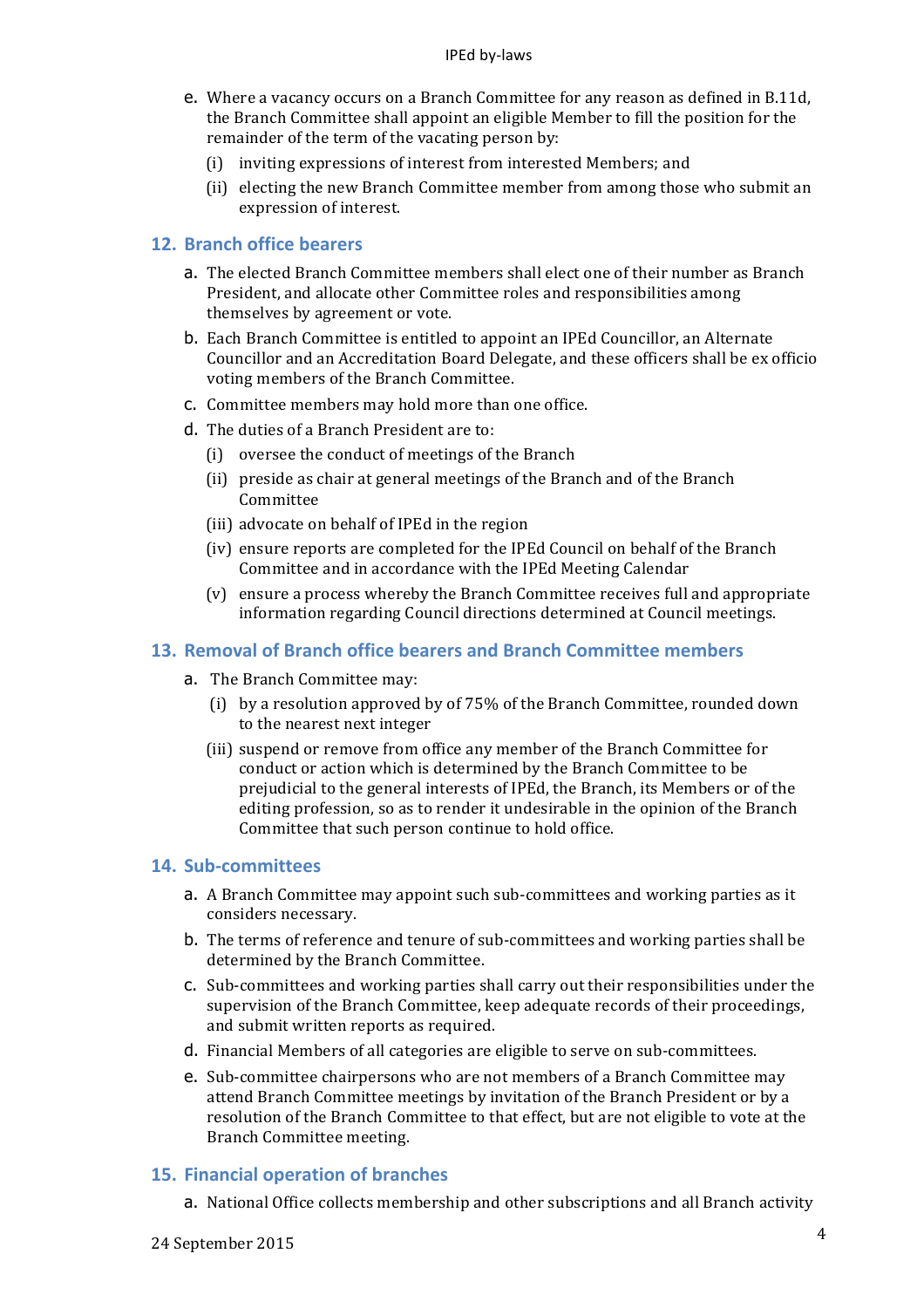#### IPEd by-laws

income and makes all expense payments, manages the IPEd bank accounts and provides accounting for all Branches and IPEd overall.

- b. Each Branch Committee shall prepare an annual operating budget covering all Branch activities, including those for Branch Committee expenses, and income and expenses for Branch and sub-branch events and professional development activities. The budget will be submitted to the National Office according to the timetable in the IPEd Budget Policy.
- c. The National Office will incorporate the submitted Branch budgets in the overall IPEd budget, and present the overall IPEd budget to Council.
- d. The Council will approve a budget for each Branch to enable it to conduct its activities and operations, with appropriate allocation of national subsidies.
- e. The Branch Committee will approve expense commitments in accordance with the Branch budget and the IPEd Delegated Financial Authority policy limits, referring items above their limits to the National Office.
- f. All Branch purchase invoices and expense claims must be approved by two nominated Branch Committee members, and then forwarded by email to the Finance Officer in the National Office.
- g. The National Office will ensure that each Branch receives regular financial reports, including budget-actual reports.
- h. The Branch Committees are responsible for ensuring that Branch and sub-branch activities are carried out in accordance with the Delegated Financial Authority Policy and the Branch operating budgets approved by the Council.

#### **16. Branch general meetings**

- a. Each Branch shall hold a Branch Annual General Meeting (AGM) according to the timetable defined in the IPEd Meeting Calendar.
- b. The business of the Branch AGM shall include Branch Committee reports, the declaration of the results of the Branch Committee election, the nomination, if required, of an IPEd Councillor, an Alternate Councillor and an Accreditation Board Delegate, and the presentation of the branch activity program and budget for the current financial year.
- c. Additional General Meetings of a Branch will be held as determined by the Branch Committee or as requested by the Members of that Branch. A Branch General Meeting is a meeting with a formal agenda of business requiring approval or decisions by Members.
- d. A quorum is required for the passing of any resolutions at general meetings. The quorum for any Branch general meeting will be either 20 financial Voting Members of that Branch or 10% of the financial Voting Members of that Branch, whichever number is the lesser.
- e. Ordinary resolutions and questions arising and considered at Branch General Meetings will be decided by a majority of votes.
- f. A general meeting may be requested by Members and shall be called within 60 days of the receipt by a Branch Committee of a request signed by at least 20 financial Voting Members or 10% of the financial Voting Members attached to the Branch, whichever number is the lesser.

#### **17. Minutes of general meetings**

- a. The Branch Committee must ensure that minutes are taken and kept of each General Meeting.
- b. The minutes must record the business considered at the meeting, any resolution on which a vote is taken, the mover and seconder of that resolution and the result of the vote.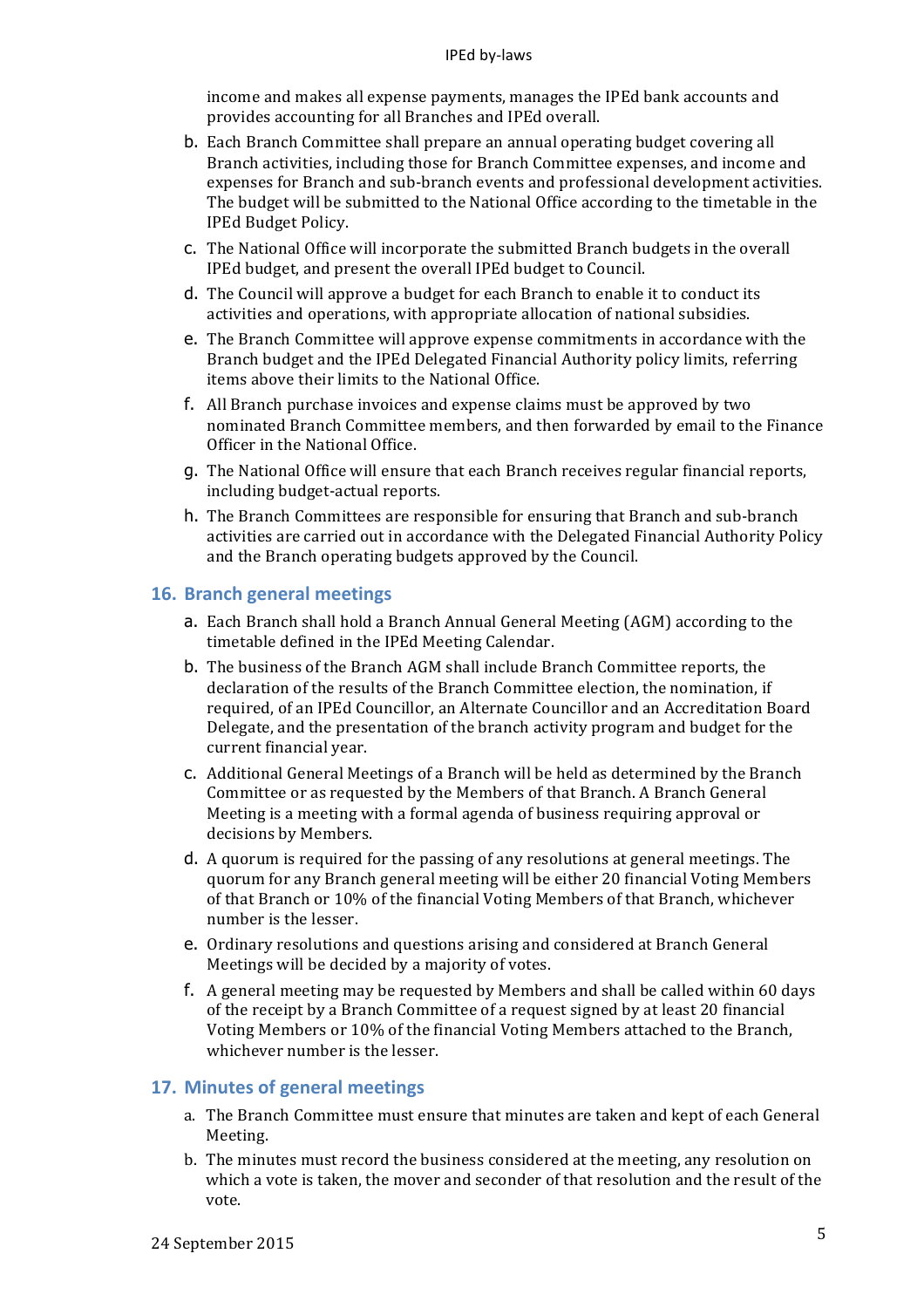#### IPEd by-laws

- c. In addition, the minutes of each Annual General Meeting must include:
	- $(i)$  the names of the Members attending the meeting
	- (ii) any proxy forms received
	- (iii) the results of the Branch Committee election
	- (iii) the Branch Committee reports submitted to the Members
	- (iv) any nominations of an IPEd Councillor, Alternate Councillor and Accreditation Board Delegate.

#### **18. Branch Committee meetings**

- g. Each Branch Committee at its first meeting after the Branch AGM each year will determine the number and frequency of its meetings for the ensuing 12 months. The number of meetings scheduled each year should not be fewer than six.
- h. Extra meetings of a Branch Committee may be convened by the Branch President or by request in writing of no less than one-third (rounded up to the next integer if onethird is not a whole number) of the members of the Branch Committee.
- i. A quorum for a meeting of a Branch Committee will be a majority of the members rounded up to the next integer if necessary. Proxies are not permitted.
- j. Resolutions and questions arising and considered at the meeting will be decided by a majority of votes.
- k. Each elected member of a Branch Committee will have a deliberative vote. In the event of an equality of votes, the chair will have a casting vote in addition to his or her deliberative vote.
- l. The approved minutes of each meeting of each Branch Committee must be forwarded to the National Office within 28 days of the meeting at which they were approved.

## **19. Committee members' interests**

Rule 14 of the Constitution applies to Branch Committee members.

#### **20. Sub-branches**

- a. A Branch Committee or a number of Branch Members may propose that a Subbranch be formed to serve a number of Members who reside in a geographic region sufficiently remote from the location of normal Branch activities to restrict the participation of those Members in the Branch activities.
- b. The Council may by resolution establish policies concerning the formation, operation, merging and termination of Sub-branches.
- c. The Branch Committee will consider a proposal for formation of a Sub-branch and submit it to the Council with a recommendation for or against such formation. Factors to be considered by the Branch Committee and Council will include but not be limited to the number of Members who would participate in the Sub-branch, and the distance from the location of the normal Branch activities.
- d. The purpose of a Sub-branch is to arrange meetings and other activities for its Members. The Members of the Sub-branch will elect one or more Coordinators to plan and organise activities, and provide an activity plan to the parent Branch for funding approval.
- e. The parent Branch will incorporate the Sub-branch activities in the Branch budget.
- f. Sub-branch Coordinators will liaise with the parent Branch Committee to arrange any event that involves Branch or other external resources, and to arrange payment of budgeted expenses.
- g. Sub-branch Coordinators shall report on Sub-branch activities to the parent Branch Committee as required by Branch policy.